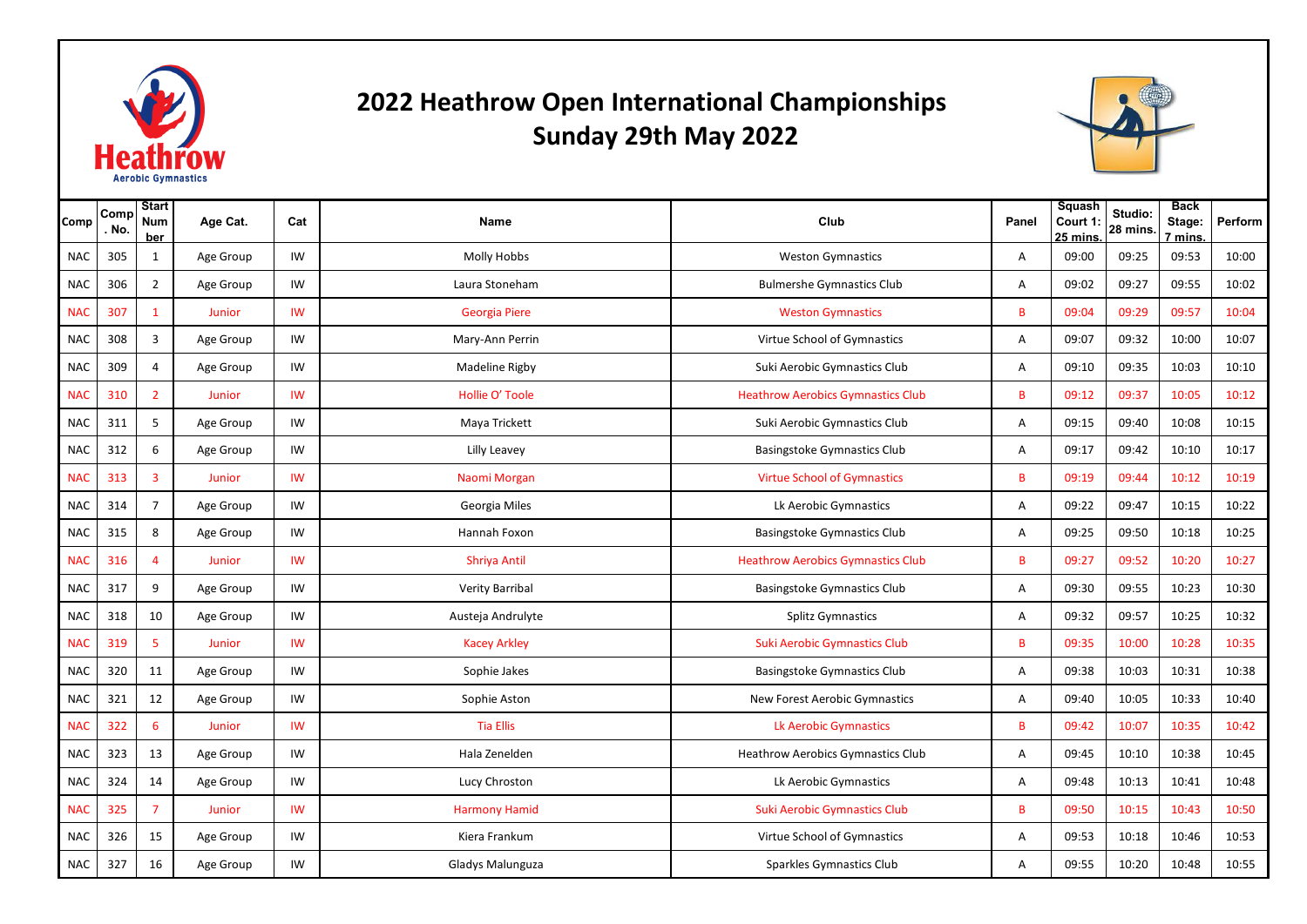| Comp       | Comp<br>. No. | <b>Start</b><br><b>Num</b><br><b>ber</b> | Age Cat.  | Cat       | Name                         | Club                                     | Panel | <b>Squash</b><br>Court 1:<br>$25 \text{ mins}$ | Studio:<br>28 mins. | <b>Back</b><br>Stage:<br>7 mins | Perform |
|------------|---------------|------------------------------------------|-----------|-----------|------------------------------|------------------------------------------|-------|------------------------------------------------|---------------------|---------------------------------|---------|
| <b>NAC</b> | 328           | 8                                        | Junior    | IW        | <b>Lana Duric</b>            | <b>Heathrow Aerobics Gymnastics Club</b> | B     | 09:57                                          | 10:22               | 10:50                           | 10:57   |
| <b>NAC</b> | 329           | 17                                       | Age Group | IW        | Blancka Sobiecka             | Lk Aerobic Gymnastics                    | Α     | 10:00                                          | 10:25               | 10:53                           | 11:00   |
| <b>NAC</b> | 330           | 18                                       | Age Group | IW        | Caitlin Phua                 | Sparkles Gymnastics Club                 | Α     | 10:03                                          | 10:28               | 10:56                           | 11:03   |
| <b>NAC</b> | 331           | 9                                        | Junior    | IW        | <b>Meegan Mortimer</b>       | <b>New Forest Aerobic Gymnastics</b>     | B     | 10:05                                          | 10:30               | 10:58                           | 11:05   |
| <b>NAC</b> | 332           | 19                                       | Age Group | IW        | Tiana Whyborn                | Virtue School of Gymnastics              | Α     | 10:08                                          | 10:33               | 11:01                           | 11:08   |
| <b>NAC</b> | 333           | 20                                       | Age Group | IW        | Lola Edwards                 | Lk Aerobic Gymnastics                    | Α     | 10:10                                          | 10:35               | 11:03                           | 11:10   |
| <b>NAC</b> | 334           | 10                                       | Junior    | IW        | <b>Megan Dilliway</b>        | <b>Basingstoke Gymnastics Club</b>       | B     | 10:12                                          | 10:37               | 11:05                           | 11:12   |
| <b>NAC</b> | 335           | 21                                       | Age Group | IW        | Alicia Gushlow               | Virtue School of Gymnastics              | Α     | 10:15                                          | 10:40               | 11:08                           | 11:15   |
| <b>NAC</b> | 336           | 22                                       | Age Group | IW        | Phoebe Beckell               | <b>Basingstoke Gymnastics Club</b>       | Α     | 10:18                                          | 10:43               | 11:11                           | 11:18   |
| <b>NAC</b> | 337           | 11                                       | Junior    | IW        | <b>Maddy Sherwood-Dawson</b> | <b>Splitz Gymnastics</b>                 | B     | 10:20                                          | 10:45               | 11:13                           | 11:20   |
| <b>NAC</b> | 338           | 23                                       | Age Group | IW        | Gracie Lynch                 | <b>Splitz Gymnastics</b>                 | Α     | 10:23                                          | 10:48               | 11:16                           | 11:23   |
| NAC        | 339           | 24                                       | Age Group | IW        | Chloe Zambon                 | <b>Bulmershe Gymnastics Club</b>         | Α     | 10:25                                          | 10:50               | 11:18                           | 11:25   |
| <b>NAC</b> | 340           | 12                                       | Junior    | IW        | Shobhitha Gnanaratnasingham  | <b>Heathrow Aerobics Gymnastics Club</b> | B     | 10:27                                          | 10:52               | 11:20                           | 11:27   |
| <b>NAC</b> | 341           | 25                                       | Age Group | IW        | Amiee Dalgleish              | Suki Aerobic Gymnastics Club             | Α     | 10:30                                          | 10:55               | 11:23                           | 11:30   |
| <b>NAC</b> | 342           | 26                                       | Age Group | IW        | Lillian Miller               | Basingstoke Gymnastics Club              | Α     | 10:33                                          | 10:58               | 11:26                           | 11:33   |
| <b>NAC</b> | 343           | 13                                       | Junior    | IW        | <b>Emily Kays</b>            | <b>Virtue School of Gymnastics</b>       | B     | 10:35                                          | 11:00               | 11:28                           | 11:35   |
| <b>NAC</b> | 344           | 27                                       | Age Group | IW        | Imogen Hamid                 | Suki Aerobic Gymnastics Club             | Α     | 10:38                                          | 11:03               | 11:31                           | 11:38   |
| <b>NAC</b> | 345           | 28                                       | Age Group | IW        | Aimee Tombs                  | Virtue School of Gymnastics              | Α     | 10:40                                          | 11:05               | 11:33                           | 11:40   |
| <b>NAC</b> | 346           | $\mathbf{1}$                             | Junior    | IM        | <b>Jack Harvey</b>           | <b>Weston Gymnastics</b>                 | B     | 10:42                                          | 11:07               | 11:35                           | 11:42   |
| <b>NAC</b> | 347           | 29                                       | Age Group | IW        | Isabella Winn                | Sparkles Gymnastics Club                 | Α     | 10:45                                          | 11:10               | 11:38                           | 11:45   |
| <b>NAC</b> | 348           | 30                                       | Age Group | IW        | Tienna Oakman-Charles        | Virtue School of Gymnastics              | Α     | 10:48                                          | 11:13               | 11:41                           | 11:48   |
| <b>NAC</b> | 349           | $\overline{2}$                           | Junior    | IM        | <b>Rhys Harvey</b>           | <b>Weston Gymnastics</b>                 | B     | 10:50                                          | 11:15               | 11:43                           | 11:50   |
| <b>NAC</b> | 350           | 31                                       | Age Group | IW        | Kyra O'brien                 | Lk Aerobic Gymnastics                    | Α     | 10:52                                          | 11:17               | 11:45                           | 11:52   |
| <b>NAC</b> | 351           |                                          | Senior    | IW        | Freya Meachen                | Suki Aerobic Gymnastics Club             | B     | 10:54                                          | 11:19               | 11:47                           | 11:54   |
| <b>NAC</b> | 352           | 32                                       | Age Group | IW        | Krisztina Hartley            | <b>Heathrow Aerobics Gymnastics Club</b> | Α     | 10:56                                          | 11:21               | 11:49                           | 11:56   |
| <b>NAC</b> | 353           | $\overline{2}$                           | Senior    | <b>IW</b> | <b>Cerys Howard</b>          | <b>Bulmershe Gymnastics Club</b>         | B     | 10:59                                          | 11:24               | 11:52                           | 11:59   |
| <b>NAC</b> | 354           | 33                                       | Age Group | IW        | Keira Buick                  | Suki Aerobic Gymnastics Club             | Α     | 11:01                                          | 11:26               | 11:54                           | 12:01   |
| <b>NAC</b> | 355           | $\overline{\mathbf{3}}$                  | Senior    | IW        | <b>Isobel Worrall</b>        | <b>Weston Gymnastics</b>                 | B     | 11:03                                          | 11:28               | 11:56                           | 12:03   |
| <b>NAC</b> | 356           | 34                                       | Age Group | IW        | Tia Abrams                   | Lk Aerobic Gymnastics                    | Α     | 11:05                                          | 11:30               | 11:58                           | 12:05   |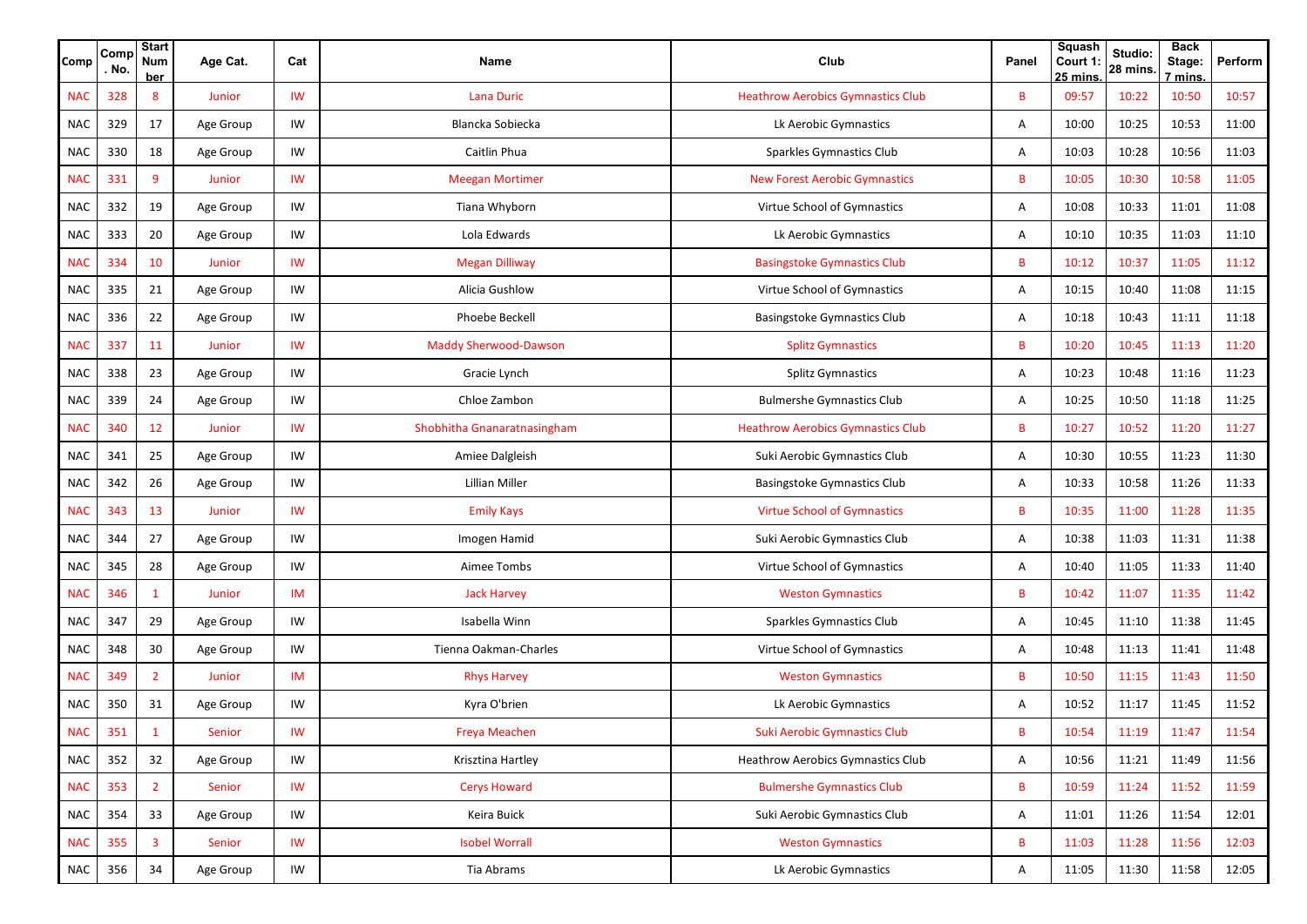| Comp        | Comp<br>No.     | <b>Start</b><br><b>Num</b><br><u>ber</u> | Age Cat.  | Cat   | Name                                                                                        | Club                               | Panel | Squash<br>Court 1:<br><u>25 mins.</u> | Studio:<br>28 mins. | <b>Back</b><br>Stage:<br>7 mins. | Perform |  |
|-------------|-----------------|------------------------------------------|-----------|-------|---------------------------------------------------------------------------------------------|------------------------------------|-------|---------------------------------------|---------------------|----------------------------------|---------|--|
| <b>NAC</b>  | 357             | $\overline{4}$                           | Senior    | IW    | <b>Annie Woods</b>                                                                          | <b>Basingstoke Gymnastics Club</b> | B     | 11:07                                 | 11:32               | 12:00                            | 12:07   |  |
| <b>NAC</b>  | 358             | 35                                       | Age Group | IW    | Kareena Mander                                                                              | <b>Bulmershe Gymnastics Club</b>   | Α     | 11:09                                 | 11:34               | 12:02                            | 12:09   |  |
|             | Break - 20 mins |                                          |           |       |                                                                                             |                                    |       |                                       |                     |                                  |         |  |
| <b>NAC</b>  | 359             | $\mathbf{1}$                             | Junior    | Pair  | Erin Richards / Libby Hadley                                                                | <b>Weston Gymnastics</b>           | Α     | 11:30                                 | 11:55               | 12:23                            | 12:30   |  |
| <b>NAC</b>  | 360             | $\mathbf{1}$                             | Age Group | Trio  | Niamh Reynolds / Seren Thomas / Ella Buckley                                                | Phoenix Dance & Gymnastics         | Α     | 11:33                                 | 11:58               | 12:26                            | 12:33   |  |
| <b>NAC</b>  | 361             | 2                                        | Age Group | Trio  | Sophie Jakes / Lilly Leavey / Jacey Wrigley                                                 | <b>Basingstoke Gymnastics Club</b> | Α     | 11:36                                 | 12:01               | 12:29                            | 12:36   |  |
| <b>NAC</b>  | 362             | 3                                        | Age Group | Trio  | Imogen Hamid / Amiee Dalgleish / Keira Buick                                                | Suki Aerobic Gymnastics Club       | Α     | 11:38                                 | 12:03               | 12:31                            | 12:38   |  |
| <b>NAC</b>  | 363             | 4                                        | Age Group | Trio  | Ebony Bennett / Kareena Mander / Evie Gillespie                                             | <b>Bulmershe Gymnastics Club</b>   | Α     | 11:41                                 | 12:06               | 12:34                            | 12:41   |  |
| <b>NAC</b>  | 364             | 5                                        | Age Group | Trio  | Holly Williams / Jessica Reddy / Lillie-May Lloyd                                           | Phoenix Dance & Gymnastics         | Α     | 11:44                                 | 12:09               | 12:37                            | 12:44   |  |
| <b>NAC</b>  | 365             | 9                                        | Age Group | Trio  | Lucy Bumpass / Scarlett Baker / Lily Jerrett                                                | Sparkles Gymnastics Club           | Α     | 11:46                                 | 12:11               | 12:39                            | 12:46   |  |
| <b>NAC</b>  | 366             | 6                                        | Age Group | Trio  | Caitlin Phua / Isabella Winn / Misty Chalcroft                                              | Sparkles Gymnastics Club           | Α     | 11:49                                 | 12:14               | 12:42                            | 12:49   |  |
| <b>NAC</b>  | 367             | $\overline{7}$                           | Age Group | Trio  | Ebony Bennett / Kareena Mander / Evie Gillespie                                             | <b>Bulmershe Gymnastics Club</b>   | Α     | 11:52                                 | 12:17               | 12:45                            | 12:52   |  |
| <b>NAC</b>  | 368             | 8                                        | Age Group | Trio  | Mary-Ann Perrin / Aimee Tombs / Kiera Frankum                                               | Virtue School of Gymnastics        | Α     | 11:54                                 | 12:19               | 12:47                            | 12:54   |  |
| <b>NAC</b>  | 369             | $\mathbf{1}$                             | Junior    | Trio  | Alexia Allcock / Molly Hobbs / Georgia Piere                                                | <b>Weston Gymnastics</b>           | Α     | 11:57                                 | 12:22               | 12:50                            | 12:57   |  |
| <b>NAC</b>  | 370             | 1                                        | Age Group | Group | Seren Thomas / Holly Williams / Niamh Reynolds / Jessica Reddy /<br>Lillie-May Lloyd        | Phoenix Dance & Gymnastics         | Α     | 12:00                                 | 12:25               | 12:53                            | 13:00   |  |
| <b>NAC</b>  | 371             | 3                                        | Age Group | Group | Lucy Whitfield / Faye Deuvall / Tilly Belbin / Ruby Newlands /<br>Lauren Dean               | <b>Weston Gymnastics</b>           | Α     | 12:02                                 | 12:27               | 12:55                            | 13:02   |  |
| <b>NAC</b>  | 372             | 2                                        | Age Group | Group | Scarlett Baker / Lucy Bumpass / Lily Jerrett / Gladys Malunguza /<br><b>Misty Chalcroft</b> | Sparkles Gymnastics Club           | Α     | 12:05                                 | 12:30               | 12:58                            | 13:05   |  |
|             |                 |                                          |           |       |                                                                                             |                                    |       |                                       |                     |                                  |         |  |
| FIG         | 373             | $\mathbf{1}$                             | Age Group | IW    | 12                                                                                          | N/A (N/A)                          | Α     | 13:15                                 | 13:40               | 14:08                            | 14:15   |  |
| <b>FIG</b>  | 374             | $\mathbf{1}$                             | Junior    | IW    | 5                                                                                           | N/A (N/A)                          | B     | 13:17                                 | 13:42               | 14:10                            | 14:17   |  |
| ${\sf FIG}$ | 375             | $\overline{2}$                           | Age Group | IW    | 3                                                                                           | N/A (N/A)                          | Α     | 13:19                                 | 13:44               | 14:12                            | 14:19   |  |
| <b>FIG</b>  | 376             | $\overline{2}$                           | Junior    | IW    | $\overline{7}$                                                                              | N/A (N/A)                          | B     | 13:21                                 | 13:46               | 14:14                            | 14:21   |  |
| FIG         | 377             | 3                                        | Age Group | IW    | 10                                                                                          | N/A (N/A)                          | Α     | 13:23                                 | 13:48               | 14:16                            | 14:23   |  |
| <b>FIG</b>  | 378             | $\overline{\mathbf{3}}$                  | Junior    | IW    | 9                                                                                           | N/A (N/A)                          | B     | 13:26                                 | 13:51               | 14:19                            | 14:26   |  |
| FIG         | 379             | $\overline{4}$                           | Age Group | IW    | $\overline{2}$                                                                              | N/A (N/A)                          | Α     | 13:28                                 | 13:53               | 14:21                            | 14:28   |  |
| <b>FIG</b>  | 380             | $\overline{4}$                           | Junior    | IW    | 10                                                                                          | N/A (N/A)                          | B     | 13:30                                 | 13:55               | 14:23                            | 14:30   |  |
| FIG         | 381             | 5                                        | Age Group | IW    | $\boldsymbol{6}$                                                                            | N/A (N/A)                          | Α     | 13:32                                 | 13:57               | 14:25                            | 14:32   |  |
| <b>FIG</b>  | 382             | 5                                        | Junior    | IW    | $\overline{\mathbf{3}}$                                                                     | N/A (N/A)                          | B     | 13:34                                 | 13:59               | 14:27                            | 14:34   |  |
| FIG         | 383             | 6                                        | Age Group | IW    | 9                                                                                           | N/A (N/A)                          | Α     | 13:36                                 | 14:01               | 14:29                            | 14:36   |  |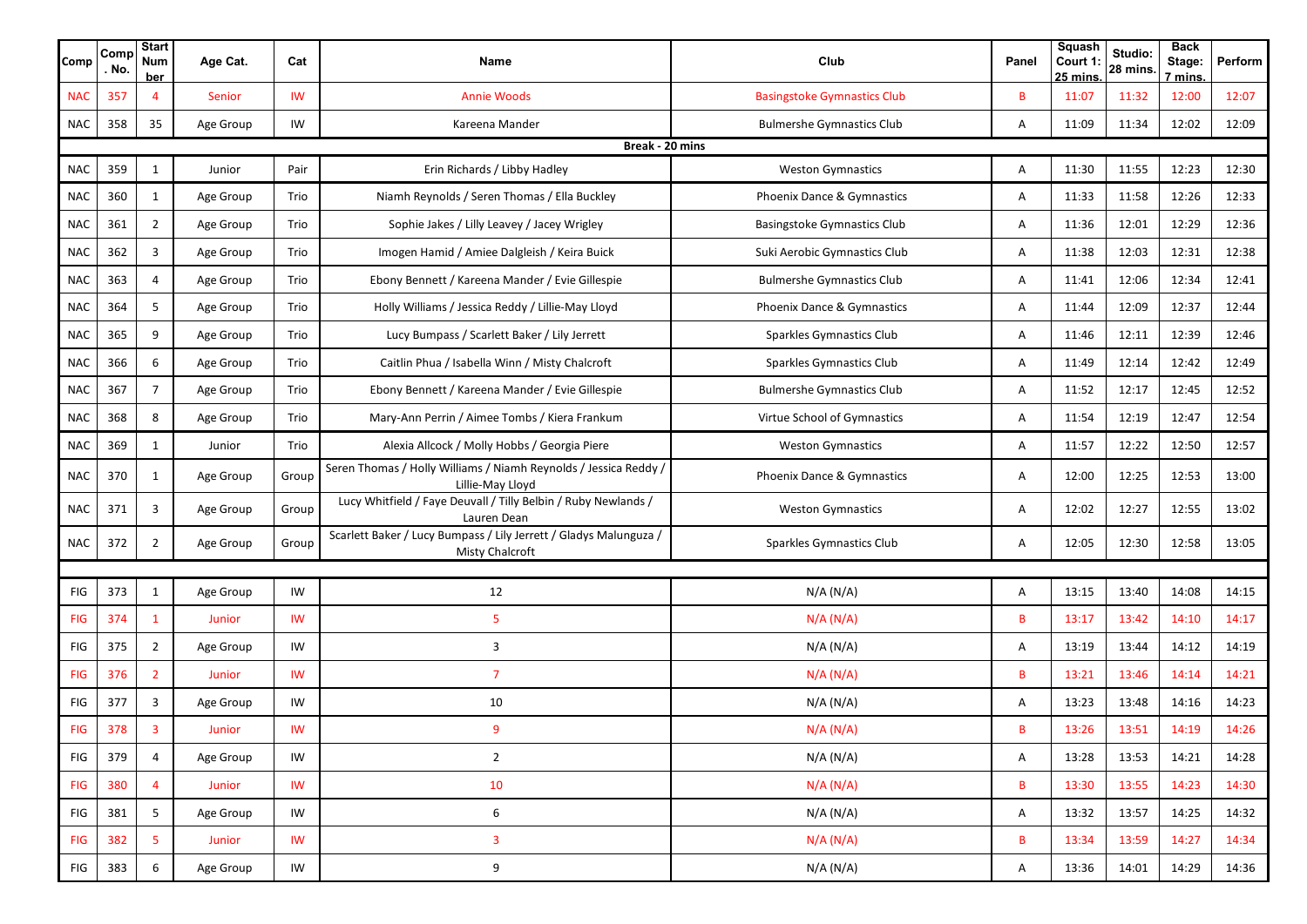| <b>Comp</b> | Comp<br>. No. | <b>Start</b><br><b>Num</b><br>ber | Age Cat.         | Cat                    | Name                    | Club                                                | Panel        | <b>Squash</b><br>Court 1:<br>$25 \text{ mins}$ | Studio:<br>28 mins. | <b>Back</b><br>Stage:<br>7 mins. | Perform |
|-------------|---------------|-----------------------------------|------------------|------------------------|-------------------------|-----------------------------------------------------|--------------|------------------------------------------------|---------------------|----------------------------------|---------|
| <b>FIG</b>  | 384           | 6                                 | Junior           | <b>IW</b>              | $\overline{4}$          | N/A (N/A)                                           | B            | 13:38                                          | 14:03               | 14:31                            | 14:38   |
| FIG         | 385           | $7\overline{ }$                   | Age Group        | IW                     | $\overline{7}$          | N/A (N/A)                                           | Α            | 13:40                                          | 14:05               | 14:33                            | 14:40   |
| <b>FIG</b>  | 386           | $\overline{7}$                    | Junior           | <b>IW</b>              | $\mathbf{1}$            | N/A (N/A)                                           | B            | 13:42                                          | 14:07               | 14:35                            | 14:42   |
| FIG         | 387           | 8                                 | Age Group        | IW                     | 11                      | N/A (N/A)                                           | Α            | 13:44                                          | 14:09               | 14:37                            | 14:44   |
| <b>FIG</b>  | 388           | 8                                 | Junior           | $\mathsf{I}\mathsf{W}$ | 6                       | N/A (N/A)                                           | B            | 13:46                                          | 14:11               | 14:39                            | 14:46   |
| FIG         | 389           | 9                                 | Age Group        | IW                     | 8                       | N/A (N/A)                                           | Α            | 13:48                                          | 14:13               | 14:41                            | 14:48   |
| <b>FIG</b>  | 390           | 9                                 | Junior           | $\mathsf{I}\mathsf{W}$ | 8                       | N/A (N/A)                                           | B            | 13:51                                          | 14:16               | 14:44                            | 14:51   |
| FIG         | 391           | 10                                | Age Group        | IW                     | 5                       | N/A (N/A)                                           | Α            | 13:53                                          | 14:18               | 14:46                            | 14:53   |
| <b>FIG</b>  | 392           | 10                                | Junior           | <b>IW</b>              | $\overline{2}$          | N/A (N/A)                                           | B            | 13:55                                          | 14:20               | 14:48                            | 14:55   |
| FIG         | 393           | 11                                | Age Group        | IW                     | $\mathbf{1}$            | N/A (N/A)                                           | Α            | 13:57                                          | 14:22               | 14:50                            | 14:57   |
| <b>FIG</b>  | 394           | 11                                | Junior           | IW                     | 12                      | N/A (N/A)                                           | B            | 13:59                                          | 14:24               | 14:52                            | 14:59   |
| FIG         | 395           | 12                                | Age Group        | IW                     | 4                       | N/A (N/A)                                           | Α            | 14:01                                          | 14:26               | 14:54                            | 15:01   |
| <b>FIG</b>  | 396           | 12                                | Junior           | $\mathsf{I}\mathsf{W}$ | 11                      | N/A (N/A)                                           | B            | 14:03                                          | 14:28               | 14:56                            | 15:03   |
| <b>FIG</b>  | 397           | $\mathbf{1}$                      | <b>Age Group</b> | IM                     | <b>Kirill Reynsonas</b> | International gym, Vilnius (LTU)                    | B            | 14:06                                          | 14:31               | 14:59                            | 15:06   |
| FIG         | 398           | $\mathbf{1}$                      | Senior           | IW                     | 5                       | N/A (N/A)                                           | Α            | 14:08                                          | 14:33               | 15:01                            | 15:08   |
| FIG         | 399           | $\overline{2}$                    | Senior           | IW                     | 9                       | N/A (N/A)                                           |              | 14:10                                          | 14:35               | 15:03                            | 15:10   |
| <b>FIG</b>  | 400           | $\overline{2}$                    | <b>Age Group</b> | <b>IM</b>              | <b>Alen Abdulov</b>     | School of Aerobic Gymnastics Diana Zhakisheva (KAZ) | B            | 14:12                                          | 14:37               | 15:05                            | 15:12   |
| FIG         | 401           | 3                                 | Senior           | IW                     | $\mathbf{1}$            | N/A (N/A)                                           | Α            | 14:14                                          | 14:39               | 15:07                            | 15:14   |
| <b>FIG</b>  | 402           | $\overline{3}$                    | <b>Age Group</b> | <b>IM</b>              | <b>Felix Smith</b>      | <b>Basingstoke Gymnastics Club (GBR)</b>            | B            | 14:17                                          | 14:42               | 15:10                            | 15:17   |
| FIG         | 403           | 4                                 | Senior           | IW                     | $\overline{2}$          | N/A (N/A)                                           | Α            | 14:19                                          | 14:44               | 15:12                            | 15:19   |
| FIG         | 404           | 5                                 | Senior           | IW                     | 10                      | N/A (N/A)                                           |              | 14:21                                          | 14:46               | 15:14                            | 15:21   |
| <b>FIG</b>  | 405           | 4                                 | <b>Age Group</b> | IM                     | <b>Colm Robertson</b>   | <b>New Forest Aerobic Gymnastics (GBR)</b>          | B            | 14:23                                          | 14:48               | 15:16                            | 15:23   |
| FIG         | 406           | 6                                 | Senior           | IW                     | 6                       | N/A (N/A)                                           | Α            | 14:25                                          | 14:50               | 15:18                            | 15:25   |
| <b>FIG</b>  | 407           | 5                                 | Age Group        | IM                     | <b>George Janes</b>     | <b>Bulmershe Gymnastics Club (GBR)</b>              | B.           | 14:27                                          | 14:52               | 15:20                            | 15:27   |
| FIG         | 408           | $\overline{7}$                    | Senior           | IW                     | 8                       | N/A (N/A)                                           | $\mathsf{A}$ | 14:30                                          | 14:55               | 15:23                            | 15:30   |
| FIG         | 409           | 8                                 | Senior           | IW                     | 11                      | N/A (N/A)                                           |              | 14:32                                          | 14:57               | 15:25                            | 15:32   |
| ${\sf FIG}$ | 410           | $6^{\circ}$                       | <b>Age Group</b> | IM                     | <b>Matthew Gogol</b>    | <b>Bulmershe Gymnastics Club (GBR)</b>              | B            | 14:34                                          | 14:59               | 15:27                            | 15:34   |
| FIG         | 411           | 9                                 | Senior           | IW                     | $\mathbf{3}$            | N/A (N/A)                                           | Α            | 14:36                                          | 15:01               | 15:29                            | 15:36   |
| <b>FIG</b>  | 412           | $\mathbf{1}$                      | Junior           | $\textsf{IM}{}$        | <b>Devon Howell</b>     | <b>Weston Gymnastics (GBR)</b>                      | B            | 14:38                                          | 15:03               | 15:31                            | 15:38   |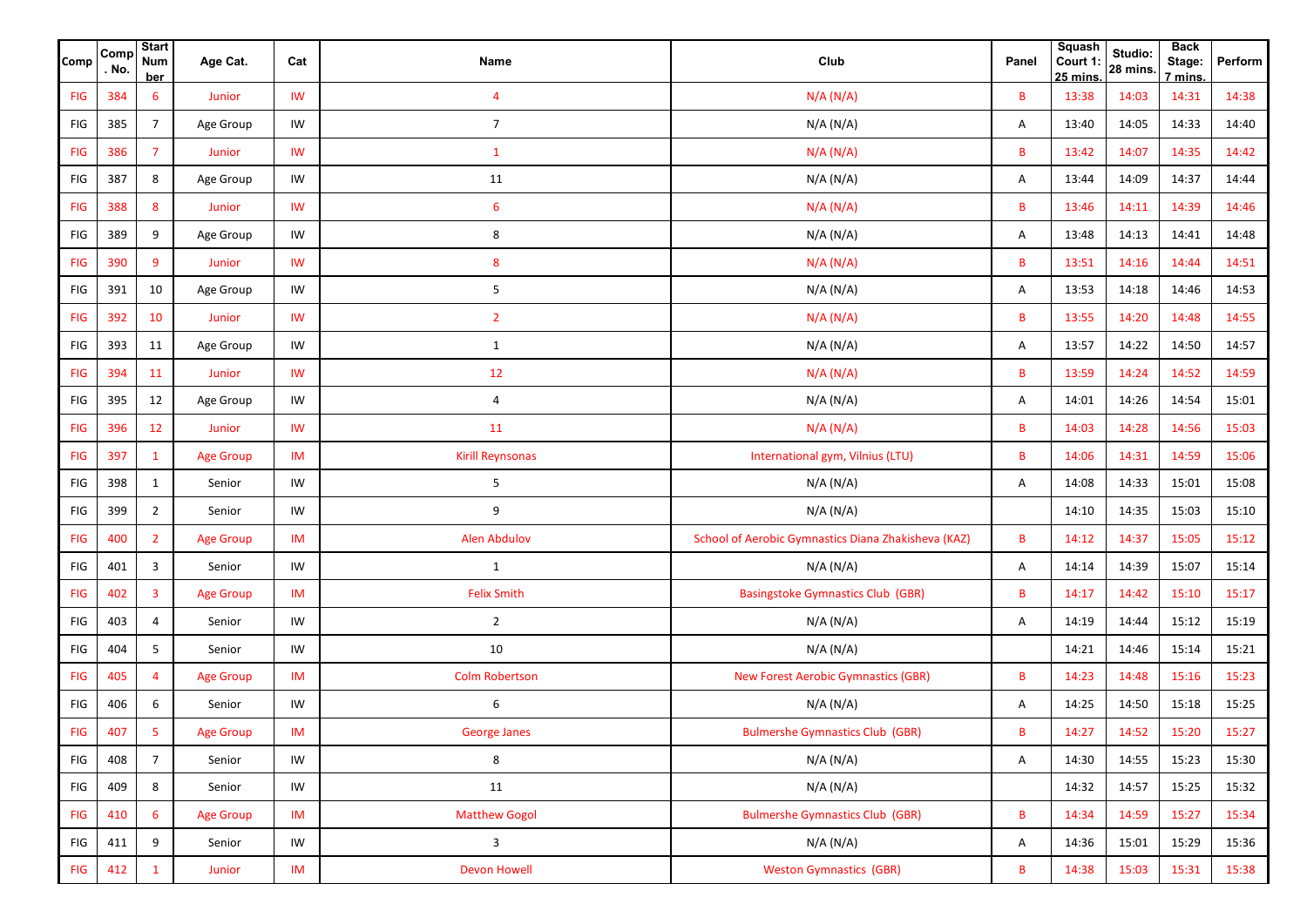| Comp            | Comp<br>No. | <b>Start</b><br><b>Num</b><br><b>ber</b> | Age Cat.  | Cat  | Name                                                                  | Club                                                | Panel | <b>Squash</b><br>Court 1:<br>25 mins | Studio:<br>28 mins. | <b>Back</b><br>Stage:<br>7 mins | Perform |  |  |
|-----------------|-------------|------------------------------------------|-----------|------|-----------------------------------------------------------------------|-----------------------------------------------------|-------|--------------------------------------|---------------------|---------------------------------|---------|--|--|
| FIG             | 413         | 10                                       | Senior    | IW   | $\overline{7}$                                                        | N/A (N/A)                                           | Α     | 14:40                                | 15:05               | 15:33                           | 15:40   |  |  |
| <b>FIG</b>      | 414         | $\overline{2}$                           | Junior    | IM   | <b>Eric Deli</b>                                                      | <b>Champion Aerobic Gymnastics Club (GBR)</b>       | B     | 14:43                                | 15:08               | 15:36                           | 15:43   |  |  |
| FIG             | 415         | 11                                       | Senior    | IW   | 12                                                                    | N/A (N/A)                                           | Α     | 14:45                                | 15:10               | 15:38                           | 15:45   |  |  |
| <b>FIG</b>      | 416         | $\mathbf{1}$                             | Senior    | IM   | <b>Conor Keane</b>                                                    | <b>Bulmershe Gymnastics Club (GBR)</b>              | B     | 14:47                                | 15:12               | 15:40                           | 15:47   |  |  |
| FIG             | 417         | 12                                       | Senior    | IW   | $\overline{4}$                                                        | N/A (N/A)                                           | A     | 14:49                                | 15:14               | 15:42                           | 15:49   |  |  |
| <b>FIG</b>      | 418         | $\overline{2}$                           | Senior    | IM   | <b>Lewis Harvey</b>                                                   | <b>Weston Gymnastics (GBR)</b>                      | B     | 14:51                                | 15:16               | 15:44                           | 15:51   |  |  |
| Break - 10 mins |             |                                          |           |      |                                                                       |                                                     |       |                                      |                     |                                 |         |  |  |
| FIG             | 419         | $\mathbf{1}$                             | Age Group | Pair | Chloe Zambon / George Janes                                           | Bulmershe Gymnastics Club (GBR)                     | Α     | 15:02                                | 15:27               | 15:55                           | 16:02   |  |  |
| <b>FIG</b>      | 420         | $\mathbf{1}$                             | Junior    | Pair | Eric Deli / Lulu Sargeant                                             | <b>Champion Aerobic Gymnastics Club (GBR)</b>       | B     | 15:04                                | 15:29               | 15:57                           | 16:04   |  |  |
| FIG             | 421         | $\overline{2}$                           | Age Group | Pair | Ava Dryden / Colm Robertson                                           | New Forest Aerobic Gymnastics (GBR)                 | Α     | 15:06                                | 15:31               | 15:59                           | 16:06   |  |  |
| <b>FIG</b>      | 422         | $\mathbf{1}$                             | Senior    | Pair | Edvardas Sakalys / Akvile Sarkaite                                    | Kaunas University of Technology (LTU)               | B     | 15:09                                | 15:34               | 16:02                           | 16:09   |  |  |
| <b>FIG</b>      | 423         | 3                                        | Age Group | Pair | Greta Grybauskaite / Kirill Reynsonas                                 | International gym, Vilnius (LTU)                    | Α     | 15:11                                | 15:36               | 16:04                           | 16:11   |  |  |
| <b>FIG</b>      | 424         | $\overline{2}$                           | Senior    | Pair | Alisha Bartlett / Conor Keane                                         | <b>Bulmershe Gymnastics Club (GBR)</b>              | B     | 15:13                                | 15:38               | 16:06                           | 16:13   |  |  |
| <b>FIG</b>      | 425         | $\overline{4}$                           | Age Group | Pair | Felix Smith / Amelia Thynne                                           | Basingstoke Gymnastics Club (GBR)                   | Α     | 15:15                                | 15:40               | 16:08                           | 16:15   |  |  |
| <b>FIG</b>      | 426         | $\mathbf{1}$                             | Nat-Dev   | Trio | Evita Varkalytė / Beata Truklicaitė / Rugilė Treinytė                 | Aerobic Gymnastics club ANDRE, LTU                  | B     | 15:17                                | 15:42               | 16:10                           | 16:17   |  |  |
| <b>FIG</b>      | 427         | $\mathbf{1}$                             | Age Group | Trio | 3                                                                     | N/A (N/A)                                           | Α     | 15:19                                | 15:44               | 16:12                           | 16:19   |  |  |
| <b>FIG</b>      | 428         | $\overline{2}$                           | Nat-Dev   | Trio | Luka Stackeviciute / Erika Steponaite / Saule Seneckaite              | Kaunas District sports school (LTU)                 | B     | 15:21                                | 15:46               | 16:14                           | 16:21   |  |  |
| <b>FIG</b>      | 429         | $\overline{2}$                           | Age Group | Trio | 5                                                                     | N/A (N/A)                                           | Α     | 15:23                                | 15:48               | 16:16                           | 16:23   |  |  |
| <b>FIG</b>      | 430         | $\overline{3}$                           | Nat-Dev   | Trio | Gintare Dominauskaite / Atene Safranauskaite / Vejune Valaityte       | Aerobic Gymnastics ILIUZIJA, (LTU)                  | B     | 15:25                                | 15:50               | 16:18                           | 16:25   |  |  |
| FIG             | 431         | 3                                        | Age Group | Trio | 8                                                                     | N/A (N/A)                                           | Α     | 15:27                                | 15:52               | 16:20                           | 16:27   |  |  |
| <b>FIG</b>      | 432         | $\overline{4}$                           | Nat-Dev   | Trio | Urte Itchenko / Nikol Itchenko / Gabriele Sirutyte                    | Klaipeda " Viesulo" SC, Lithuania (LTU)             | B     | 15:29                                | 15:54               | 16:22                           | 16:29   |  |  |
| FIG             | 433         | 4                                        | Age Group | Trio | $\overline{4}$                                                        | N/A (N/A)                                           | Α     | 15:31                                | 15:56               | 16:24                           | 16:31   |  |  |
| <b>FIG</b>      | 434         | 5                                        | Nat-Dev   | Trio | Amelia Dispinseri / Eleanor Hitchcock / Sofia Reis                    | <b>Champion Aerobic Gymnastics Club (GBR)</b>       | B     | 15:34                                | 15:59               | 16:27                           | 16:34   |  |  |
| FIG             | 435         | 5                                        | Age Group | Trio | 6                                                                     | N/A (N/A)                                           | A     | 15:36                                | 16:01               | 16:29                           | 16:36   |  |  |
| <b>FIG</b>      | 436         | $6\overline{6}$                          | Nat-Dev   | Trio | Daniyarkyzy Zhansaya/Alua Abdulova/Nuray Seilkhanova                  | School of Aerobic Gymnastics Diana Zhakisheva (KAZ) | B     | 15:38                                | 16:03               | 16:31                           | 16:38   |  |  |
| <b>FIG</b>      | 437         | 6                                        | Age Group | Trio | $\overline{7}$                                                        | N/A (N/A)                                           | Α     | 15:40                                | 16:05               | 16:33                           | 16:40   |  |  |
| <b>FIG</b>      | 438         | $\overline{7}$                           | Nat-Dev   | Trio | Atene Ezerskyte / Vakare Bakaite / Auguste Barstyte                   | Olympia/Prienai KKSC (LTU)                          | B     | 15:42                                | 16:07               | 16:35                           | 16:42   |  |  |
| FIG             | 439         | $\overline{7}$                           | Age Group | Trio | $\overline{2}$                                                        | N/A (N/A)                                           | Α     | 15:44                                | 16:09               | 16:37                           | 16:44   |  |  |
| <b>FIG</b>      | 440         | $\mathbf{1}$                             | Junior    | Trio | Darius Jurgelevicius / Elija Aleksandrovaite / Viktorija Paplauskaite | International gym, Vilnius (LTU)                    | B     | 15:46                                | 16:11               | 16:39                           | 16:46   |  |  |